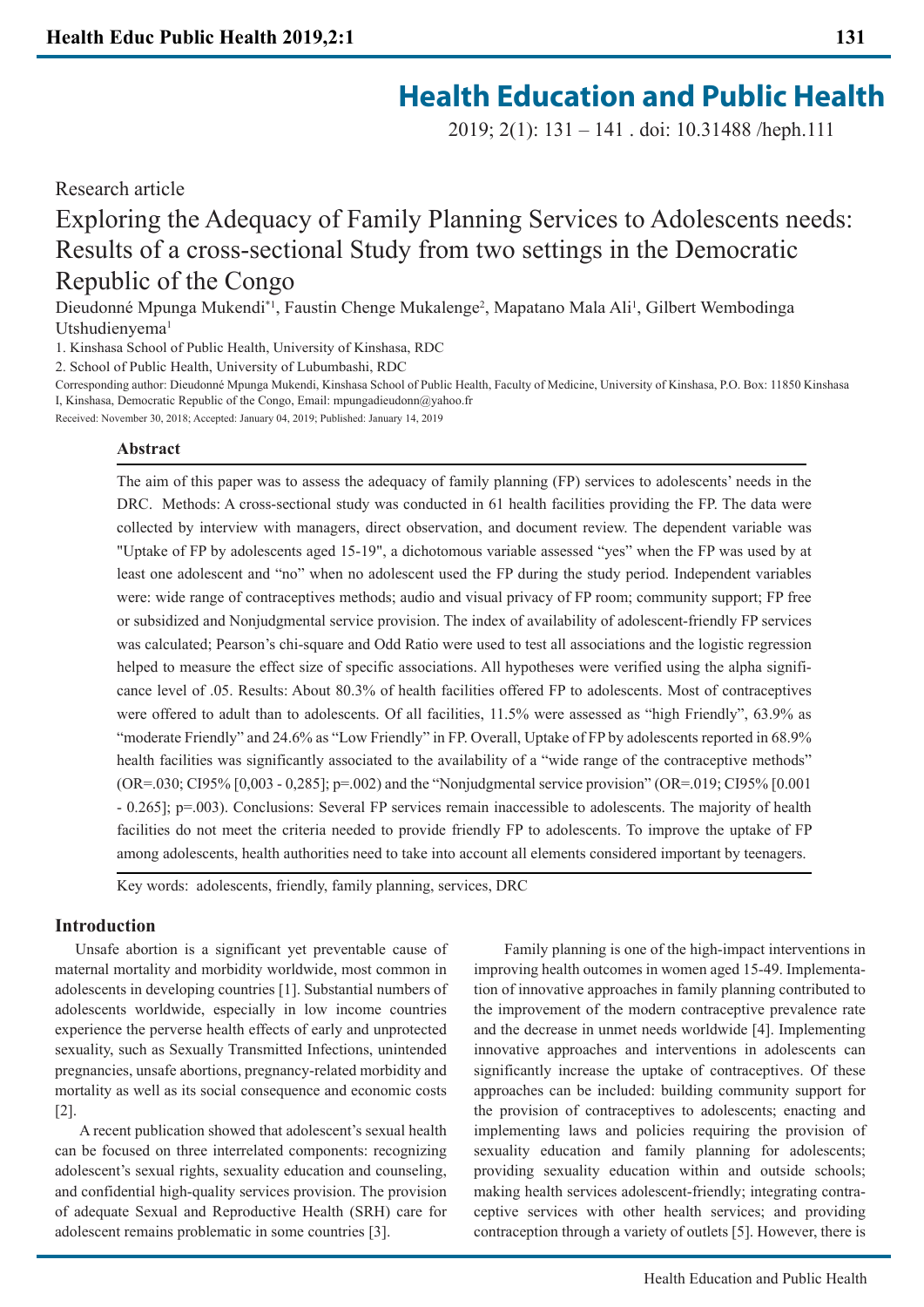still little progress in adolescents' access to and use of family planning services, for several reasons [6]. Adolescent's extended and well-implemented interventions in family planning contribute to preventing health risks related to pregnancy, reduce child mortality, help to prevent HIV / AIDS, give people the capacity to act and strengthen education, reduce teenage pregnancies, slow population growth, reduce the number of deaths among young mothers and newborns [7, 8]. Some studies highlight a limited access to a wide range of contraceptive methods, especially injectable and long-acting reversible contraceptives (LARCs), in both public and private facilities of low and middle income countries. Such situation results in an important number of women aged 15-49 intending to use contraception that are not using their preferred contraceptive method [9]. To prevent unintended pregnancies in adolescents, a special focus should be made on special elements, such as the desire to use protection, availability of good contraceptive methods, ability to obtain a contraceptive method, and ability to use it.

 Improving availability of contraceptive methods does not automatically lead to an increase of the contraceptive use and reduced numbers of adolescent's abortions [3]. Apart from contraceptive availability, knowledge of contraceptive methods which could impact on their use is still limited among women 15-49 years-old [5, 8]. According to a theory of change published in 2015, in order to be friendly to young people, family planning services should meet the following criteria: nonjudgmental service provision, respect of audio and visual privacy, proposing a wide range of contraceptive methods, offering free or subsidized services and community support [10]. Unfortunately, adolescents in the majority of low income countries are still facing barriers to access family planning services and contraceptives, mainly due to poor availability of services of high quality and stigma [11]. To solve this problem, programs offering family planning supported either stand-alone adolescent health facilities, adolescent-friendly contraceptive services in a separate room or in a corner dedicated to adolescents within existing health facilities. Mixed effects as results of these innovative approaches were observed [12]. Scaling-up of some of these strategies was challenging for countries, especially due to programs and health systems' complexity, and resource requirements, threatening their long-term sustainability [13]. The results from a systematic review pointed out domains considered as important by adolescents seeking health care in family planning. Of these domains are counted: geographical and financial accessibility to facility and health care, staff attitude and medical competency, communication, guideline-driven care, age appropriate environments, adolescent's involvement in health care, health outcomes [14] and respect of privacy [13]. Of these domains, the most highlighted was the friendliness and respectful of health workers, knowing how to talk to adolescents, and appearing to value them when they are seeking information [14, 15].

 In the Democratic Republic of the Congo, early fertility in youth aged 15-19 is still high, estimated at 138 ‰. The prevalence of modern contraceptive methods remains low nationwide, among adolescents (5.0%) as well as in all women aged 15-49 (8.1%) [16]. A study conducted in 2017 at the national

level showed low availability of family planning services (33.0%) and their uneven distribution between rural and urban areas. Male condoms, combined oral contraceptives, progestin-only injectables and female condoms were the most available contraceptive methods in health facilities. The LARCs, counted among the most popular methods in women aged 15-49, were lacking [17]. Existing family planning services are little used by young people; and the causes explaining such low interest may range from adolescents' factors to providers' barriers resulting in limited access to family planning. One of the barriers is financial access to health care, which is essentially obtained through direct payments of health services by users. Most health interventions, including family planning, are paid for both adult women and adolescents aged 15-19. To date, no study has analyzed the friendship of existing family planning services to adolescent's needs and desires, aspect which can help to inform policy makers. The aim of this paper was to assess the adequacy of the existing family planning services to adolescents needs in the Democratic Republic of the Congo.

## **Methods**

# **Study setting**

 This study was implemented at the operational level of the national health system. The health district in the DRC covers an average population of 150,000 inhabitants and contains two types of health facilities (health centres and the district hospital) that provide a well-defined package of care. All health facilities are designed to provide reproductive health services, of which the antenatal care (ANC), deliveries, the post natal care (PNC), the family planning, the post abortion care etc [18]. At the local level, multiple approaches are used to offer family planning to women aged 15-49, including health facility-based approaches, community-based distribution, social marketing strategy using private pharmacies, etc. The health system strengthening strategy advocates improving the delivery of health care and services through health centres and hospitals. A health district is considered to offer family planning when there are at least 5 health facilities offering a functional FP service (three criteria: availability of at least three different methods of family planning including a long-acting method; staff trained in FP; availability and use of standards and guidelines on FP) [19]. The persistent challenges in the provision of reproductive health services result in low modern contraceptive prevalence, high proportion of unintended pregnancies and high fertility rate [16].

### **Design of the study**

 A cross-sectional study was conducted from January to March 2018 in 61 health facilities from the rural health District of Gombe Matadi, located in the province of Kongo Central, and three urban Districts from the province of Kinshasa (Kisenso, Lemba and Matete). All surveyed health facilities provided family planning services, according to the report posted on the District Health Information System (DHIS2) platform of the Ministry of Health in 2017. In each facility, the data were collected by interview with health facility managers, direct and participatory observation, and document review. Based on the Health District Organization Standards document, two groups of health facilities were identified, according to their technical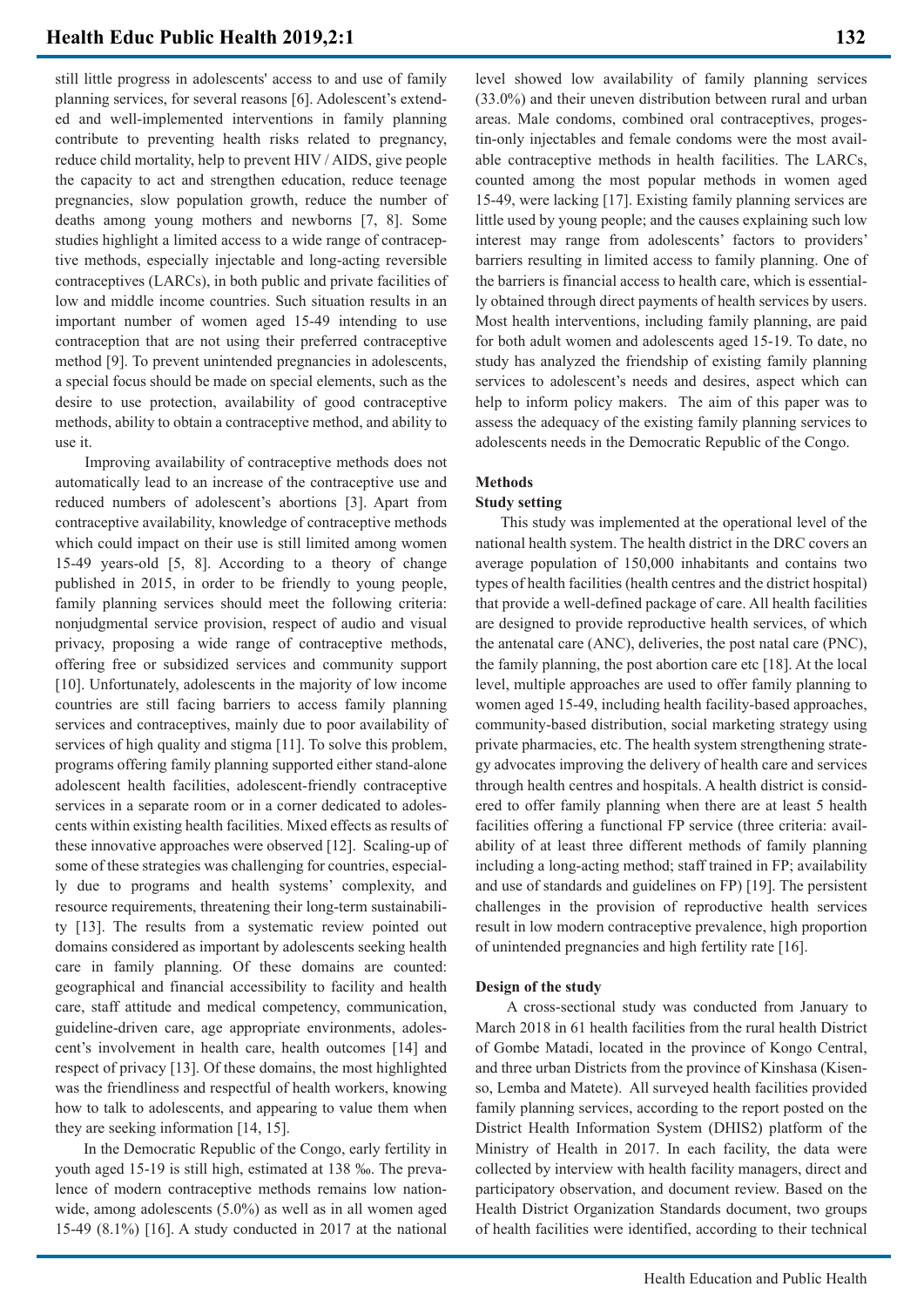plateau: the group "hospitals" was constituted of the district hospital, secondary hospitals, referral health centres and any other health facility with high technical plateau; and the group "health centres" included all health facilities offering a minimum package of activities[20].

 In order to identify the key elements in deciding about "the friendliness" of family planning services for adolescents, the research team drew on the theory of change developed in 2015 by High-Impact Practices in Family Planning (HIPs) [10]. According to this theory of change, five key barriers are highlighted in the access and use of contraceptive methods by adolescents, including provider attitudes and social norm; lack of confidentiality; limited method choice; cost of accessing family planning services and limited client knowledge. Based on this theory, we developed the study conceptual model presented in Figure 1.

# **Dependent and independent variables Dependent variable**

 Assuming that only adolescent-friendly family planning services can be used by adolescents, we defined the dependent variable as "Uptake of family planning by adolescents". Based on family planning statistics from July to September 2017, uptake of family planning by adolescents was assessed "1" which means "yes" when the FP service was used by at least one adolescent 15-19 in the visited health facility; on the other hand, uptake of family planning by adolescents was assessed "0" which means "none" when the FP service was not used by adolescents 15-19 throughout this time.

### **Independent variables**

 Five dichotomous independent variables were used: Wide range of contraceptives methods; Audio and visual privacy of FP; Community support; Free or subsidized services; Nonjudgmental service provision.

## **Wide range of contraceptives methods:**

 If the health facility had at least three modern contraceptive methods at the time of the survey, including long-acting methods, the facility was classified "1" which means availability of a significant number of contraceptive in the facility. For each health facility providing less than three modern contraceptive methods, it was assessed "0". In this study, the modern contraceptive methods included both natural and artificial methods, such as pills (Combined oral contraceptives and Progestin-only oral contraceptives), Intra Uterine Device (IUD), injectables (Progestin-only injectables and combined injectables), implants, male and female condoms, vaginal methods, emergency contraceptive pills, Cycle Beads, female and male sterilization.

## **Audio and visual privacy of the FP room**

 When the consultation room offered intimacy conditions that were both auditory and visual, the health facility was classified "1"; on the other hand, if one or two of these criteria were lacking, this variable was assessed "0".

## **Community support**

 In this study, the community support was sought through the existence of community-based distribution of contraceptives in the health facility; and this innovation approach was designed to impact social norms and improve adolescent's uptake of family planning. When the health facility worked with at least one community relays in charge of community-based distribution of contraceptives, the facility was classified "1"; if there was not community-based distribution of contraceptives, the facility was assessed "0"



**Figure1.** Improving Access and Use of Family Planning Services by Adolescents: Conceptual Framework [10].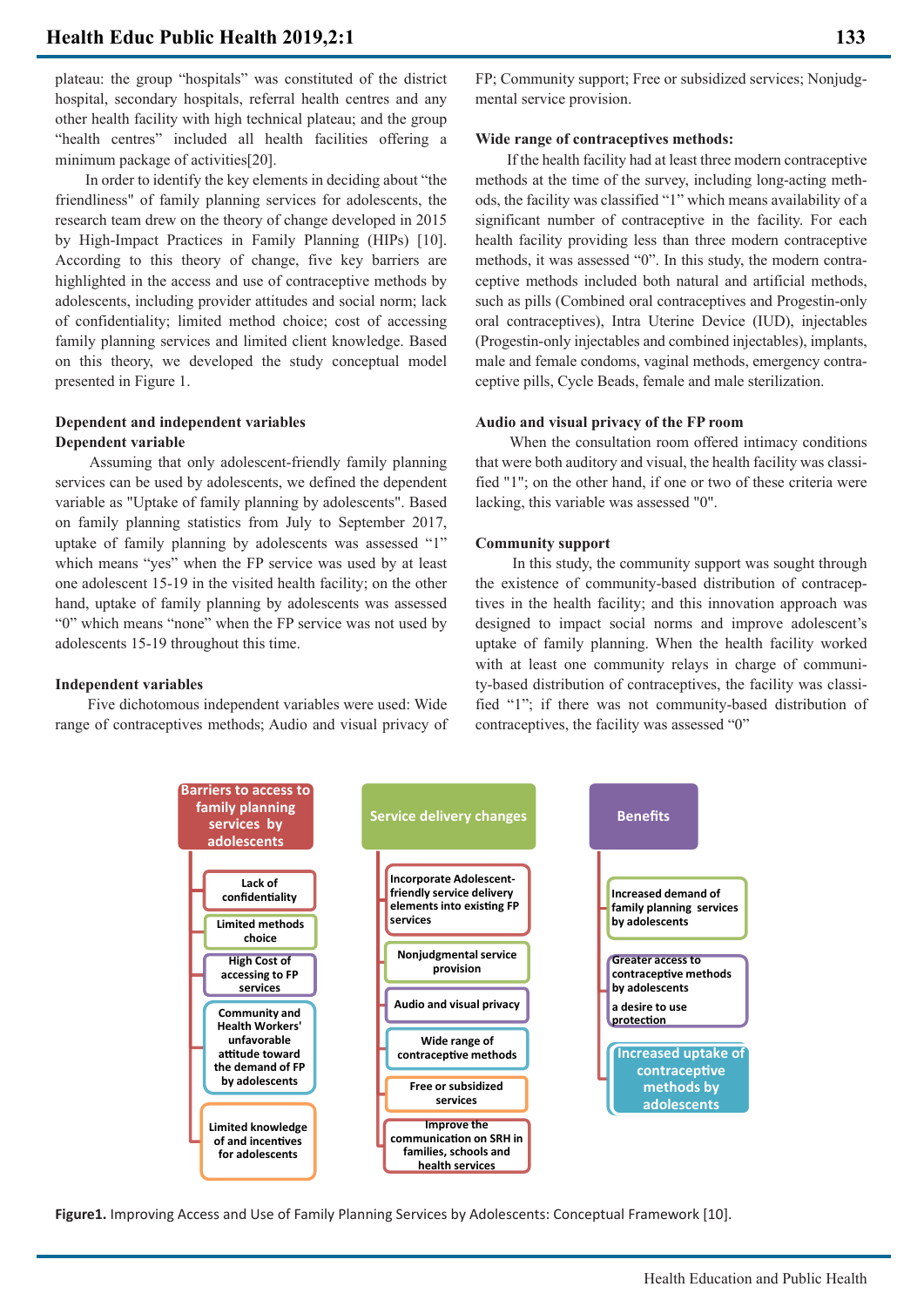## **Free or subsidized service**

 To improve access to and utilization of FP service by adolescents, the financial barrier must be lifted. If the access to FP was free or subsidized, the health facility was ranked "1"; the facility was ranked "0" when the FP was not free or was unsubsidized for adolescents.

#### **Nonjudgmental service provision**

 Judgmental provision of family planning in youths was evaluated by the providers' attitude towards the demand of family planning methods by adolescents. To assess the staff attitude, we asked whether or not the respondent intended to prescribe unconditionally the contraceptives to adolescents on request. Then, interviewers confronted the interviewee's answer to his facies. When the health workers' attitude was "non-judgmental", the facility was classified "1"; on the other hand, when there was "judgment" or "mistrust" concerning the demand of FP by adolescents, the facility was ranked "0".

#### **Data collection and analysis**

 The data collection was organized by a team of interviewers recruited among medical doctors and nurses from health facilities not selected for the study. They were trained by the principal investigator, and then collected the data using structured interviews with managers and the person in charge of family planning services in all selected facilities. With this procedure, the following data were collected: general information on the facility, incorporation of adolescent-friendly service delivery elements into existing FP services, essential equipment and hygiene in the family planning consultation room, availability of family planning methods, mode of access to FP services for adolescents, the level of the community support, the providers' attitude towards adolescents seeking FP, monitoring and supervision of the health facility and others.

 The data collectors extracted data from patients' records and directly observed conditions in the facilities, with focus on the adolescent-friendly criteria (i.e., counting contraceptive products in stock, assessing audio and visual privacy of the FP room, evaluating the provider's attitude towards the demand of family planning by adolescents, observing family planning outreach materials, assessing fees and procedures charged to adolescents for family planning use). To measure the dependent variable, we analyzed contraceptive registers and counted the number of clients aged 15-19 having benefited from the FP methods during July, August and September 2017. This approach was also used to verify the availability and use of service delivery guidelines and whether or not the supervision topics also related to family planning activities. About 10% of health facilities were revisited by the supervisor to validate the data.

 Data were entered using CS Pro 7.0, using double entry for quality control. They were then exported to SPSS Statistics version 21 and WINPEPI version 11.54 for statistical analysis and testing of associations. Microsoft Excel 2010 was used to produce graphs and charts.

 We calculated the proportion of facilities in which adolescent-friendly service delivery elements were incorporated into existing services; those having at least three different contraceptives methods; those who's the FP room preserved visual and auditory privacy. We also calculated the proportion of facilities with FP services free-offered/subsided; those where the community support was planned or managed by providers and those whose providers' attitude was nonjudgmental. An index of availability of adolescent-friendly family planning services was calculated as a proportion of all facilities. To estimate this index, a scale of measurement was developed, by combining the five independent variables. Availability of adolescent-friendly family planning services was estimated "high" when each independent variable was assessed "1"; it was "moderate" when 3 to 4 independent variables were assessed "1"; and it was "low" when at most two independent variables were classified "1". Pearson's chi-square test and Odd Ratio (ORs) were used to test the association of different variables. The logistic regression (LR) helped to measure the effect size of specific associations between the dependent and independent variables. All hypotheses were tested using the alpha significance level of .05.

#### **Ethical Review**

 The study was reviewed and approved by the Ethics (Human Subjects) Committee from the School of Public Health of Kinshasa under the registration number ESP/CE/027/2018. The research team successfully completed the NIH Web-based training course on "Protecting Human Research Participants" before conducting the survey. They obtained authorizations from national, provincial and local health authorities prior to the data collection. Data were collected anonymously, after obtaining verbal informed consent from all participants.

#### **Results**

 A total of 61 health facilities were successfully surveyed from four Health Districts. All health facilities offered family planning services at the time of the survey. However, 49 (80.3%) provided family planning to adolescents aged 15-19; of which 29 (47.5%) were organized in the same room as for adults and 20 (32.8%) were managed together with others services.

 According to the results in Table 1, 31.1% of health facilities came from the health district of Kisenso, 24.6% from Matete, 24.6% from Gombe Matadi and 19.6% from Lemba. Most of health facilities (42.6%) were state-managed; 34.4% managed by non-profit/Confessional organizations and 22.9% belonged to private for profit managers. The health centres (82.0%) were the more prevalent facilities; followed by hospitals (18.0%). Of all visited health facilities, 46 (75.4%) offered at least three different contraceptive methods at the time of the study, including all health facilities from the district of Lemba (100%), 14 out of 15 (93.3%) facilities from Matete and 15 out of 17 (89.5%) health facilities of Kisenso. The health district of Gombe Matadi was the least with 3 out of 15 (20.0%) health facilities offering at least three different contraceptive methods. On the other hand, 92.8% of private for profit, 90.5% of non-profit/confessional organizations and 53.8% of public health facilities offered at least three contraceptives methods. Table 1 also shows that 91.0% of hospitals and 72.0% of health centres offered at least three different contraceptive methods Table 1.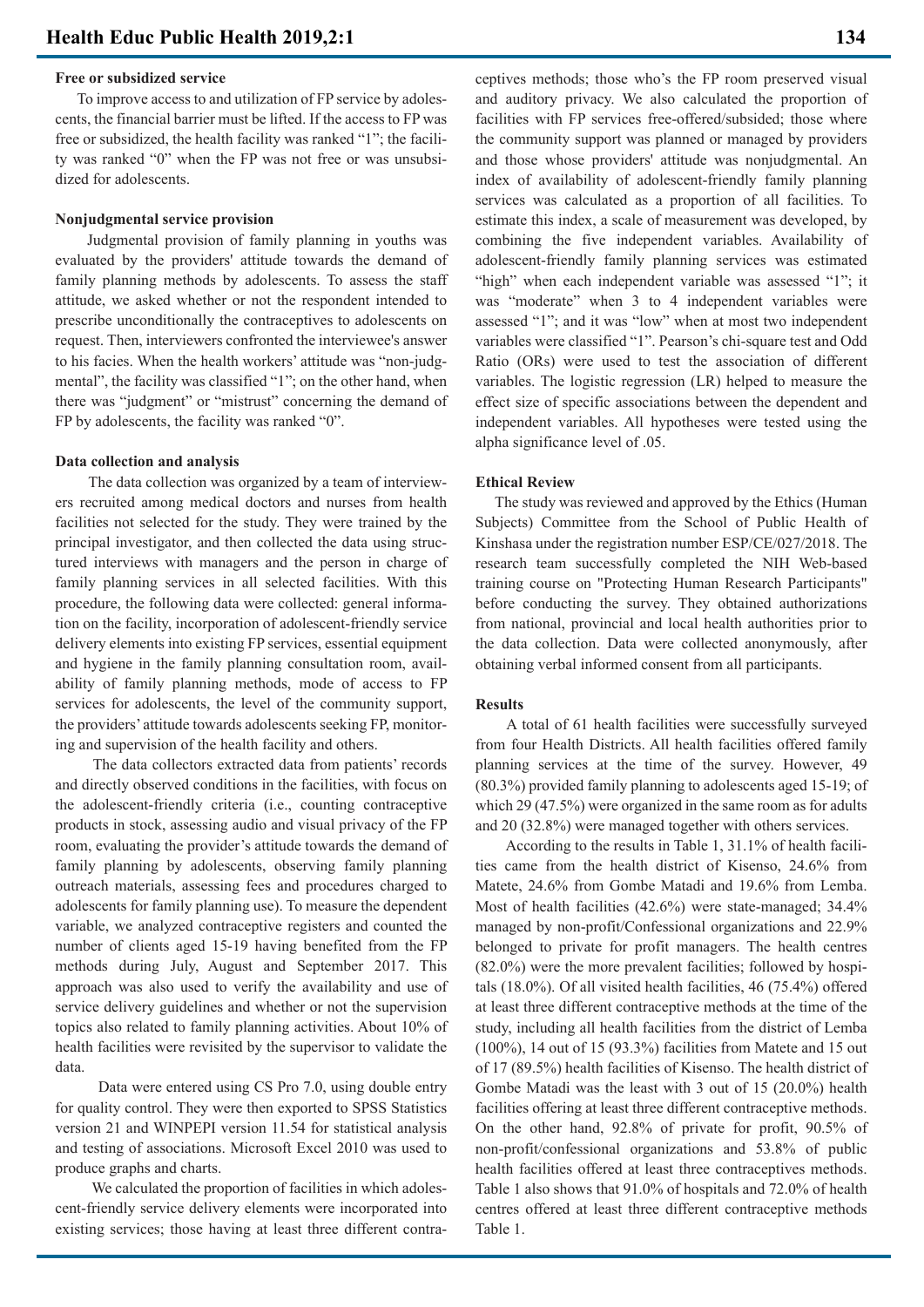| Table 1. Distribution of Health Facilities with Contraceptives Methods |
|------------------------------------------------------------------------|
| by Health Districts and by the management authority $(N=61)$ .         |

|                                          | Nb. contraceptive methods |                        |  |  |  |  |  |
|------------------------------------------|---------------------------|------------------------|--|--|--|--|--|
|                                          | $1 - 2$ (N=15;%)          | $\geq$ 3 (N=46;%)      |  |  |  |  |  |
| <b>Types of Health facilities</b>        |                           |                        |  |  |  |  |  |
| Hospitals                                | 1(9.1)                    | 10(90.9)               |  |  |  |  |  |
| <b>Health Centres</b>                    | 14(28.0)                  | 36(72.0)               |  |  |  |  |  |
| <b>Management authority</b>              |                           |                        |  |  |  |  |  |
| Government / Public<br>authorities       | 12(46.2)                  | 14(53.8)               |  |  |  |  |  |
| Non-profit/ Confessional<br>Organization | 2(9.5)                    | $\overline{19}$ (90.5) |  |  |  |  |  |
| Private for-profit                       | 1(7.1)                    | 13 (92.9)              |  |  |  |  |  |
| <b>Health Districts</b>                  |                           |                        |  |  |  |  |  |
| Gombe Matadi                             | 12(80.0)                  | 3(20.0)                |  |  |  |  |  |
| Kisenso                                  | 2(10.5)                   | 17(89.5)               |  |  |  |  |  |
| Lemba                                    | 0(0.0)                    | 12(100.0)              |  |  |  |  |  |
| Matete                                   | 1(6.7)                    | 14(93.3)               |  |  |  |  |  |

 As shown in Table 2, 49 out of 61 health facilities (80.3%) offered Family Planning service to adolescents aged 15-19. This result means that about 20.0% of facilities providing family planning to adults did not extend to unmarried adolescents; and the difference was significant  $( $0.001$ ). Overall the$ health facilities offering contraceptives to adults were higher than facilities that offered the same contraceptives to adolescents. Discrimination between adults and adolescents regarding access to a large game of contraceptives was significantly important for 7 of 16 modern contraceptive methods: male condoms (<0.001), implants (0.047), emergency contraceptive pills (<.001), intrauterine devices (0.006), progestin-only oral contraceptives  $(0.046)$ , female sterilization  $(0.001)$  and male sterilization (0.012). No significant difference was found for the rest of the contraceptive methods between adults and adolescents (Table 2).

 Figure 2 presents the results in relation to user-friendliness elements of family planning services sought in health facilities. Among the 5 principal elements of adolescent-friendly FP services, the most prevalent was the promotion of FP (93.4%), followed by Nb. of facilities with contraceptive methods  $\geq 3$ (73.8%) and intimacy of the FP room (70.5%). On the other hand, No stigmatization of adolescents (50.8%) and financial accessibility to FP service (44.3%) were the least prevalent elements. Globally, of all visited health facilities, 7 (11.5%) were assessed "high Friendly FP services", 39 (63.9%) were assessed "moderate Friendly FP services", while 15 (24.6%) were assessed "Low Friendly FP services". It is important to note that only 7 out of 61 visited health facilities gathered all 5 elements at the same time; the rest of the health facilities had 1 to 4 items of interest (Figure 2).

 Figure 3 describes the methods used by providers to promote Family Planning services. Beyond its availability, the use of family planning depends on the way the marketing is done. Principal ways used to make the family planning known to users (including adolescents aged 15-19) were: antenatal care (ANC), churches visits, at childbirth, home visits, curative care, post-abortion care, posters and leaflets, school visits and media. Of these means, the most used by providers were ANC (96.7%) and churches visits (93.4%); Posters and leaflets (27.8%),

**Table 2.** Health Facilities offering Family Planning to adolescents 15-19 and Number of contraceptive methods available.

|                                           | <b>Facilities providing contraceptive</b><br>methods $(N=61)$ |                              |                                   |                |         |
|-------------------------------------------|---------------------------------------------------------------|------------------------------|-----------------------------------|----------------|---------|
| <b>Variables</b>                          |                                                               | <b>To adults</b><br>(Nb., %) | <b>To adolescents</b><br>(Nb., %) | P value        |         |
| <b>Offered contraceptive</b><br>methods   | 61<br>100.0                                                   |                              | 49                                | 80.3           | < .001  |
| Types of family planning methods          |                                                               |                              |                                   |                |         |
| Male condoms                              | 61                                                            | 100.0                        | 49                                | 80.3           | < 0.001 |
| Implants                                  | 48                                                            | 78.7                         | 38                                | 62.3           | .047    |
| Method of breastfeeding<br>and amenorrhea | 44                                                            | 72.1                         | $\overline{0}$                    | 0.0            |         |
| Combined oral<br>contraceptives           | 43                                                            | 70.5                         | 35                                | 57.4           | .131    |
| Female condoms                            | $\overline{42}$                                               | 68.9                         | 38                                | 62.3           | .446    |
| Emergency contraceptive<br>pills          | 40                                                            | 65.6                         | 19                                | 31.1           | < 0.01  |
| Progestin-only injectables                | 39                                                            | 63.9                         | 35                                | 57.4           | .459    |
| Intrauterine devices                      | 36                                                            | 59.0                         | 21                                | 34.4           | .006    |
| Progestin-only oral<br>contraceptives     | 34                                                            | 55.7                         | 23                                | 37.7           | .046    |
| <b>Cycle Beads</b>                        | $\overline{27}$                                               | 44.3                         | 33                                | 54.1           | .277    |
| Combined injectables                      | 23                                                            | 37.7                         | 18                                | 29.5           | .338    |
| Two-day methods<br>(cervical mucus)       | 23                                                            | 37.7                         | 14                                | 23.0           | .076    |
| Basal temperature method                  | 18                                                            | 29.5                         | 17                                | 27.9           | .841    |
| Female sterilization                      | 15                                                            | 24.6                         | NA                                |                |         |
| Sympto-thermal method                     | 13                                                            | 21.3                         | 10                                | 16.4           | .487    |
| Male sterilization                        | 6                                                             | 9.8                          | NA                                | $\overline{a}$ |         |

School visits (11.5%) and the media (3.3%) were the least used methods.

 Table 3 is focused on the availability and uptake of family planning by adolescents 14-19 into visited health facilities, according to some variables, such as Types of Health Facilities, Location of the facility, Management authority, Training on family planning and Training on Adolescent Sexual and Reproductive Health. Regarding to these results, a significant difference was fund in the availability of family planning services depending on the geographical location: urban health facilities offered more FP service than rural health facilities (P<.001). Taking into account the Management authority, FP service was more available in Non-profit/ Confessional Organization, followed by Private for-profit and by Government / Public authorities (P=.0003). By building on the training of providers in Sexual and Reproductive Health care for adolescents, a difference in the FP supply was also decelerated between facilities: all health facilities whom providers were trained in Adolescent Sexual and Reproductive Health offered FP services to adolescents; unlike health facilities that do not have providers trained in Adolescent Sexual and Reproductive Health (P=.007). On the other hand, any significant difference was fund in the availability of FP between hospitals and health centres (P=.148); and based on the training status of providers in Family Planning (P=.335).

 Table 3 also showed associations between uptake of Family Planning by adolescents and the location of health facilities (P=.010) and its Management authority (P<.001). On the other hand, no significant association was found between uptake of Family Planning by adolescents and types of health facilities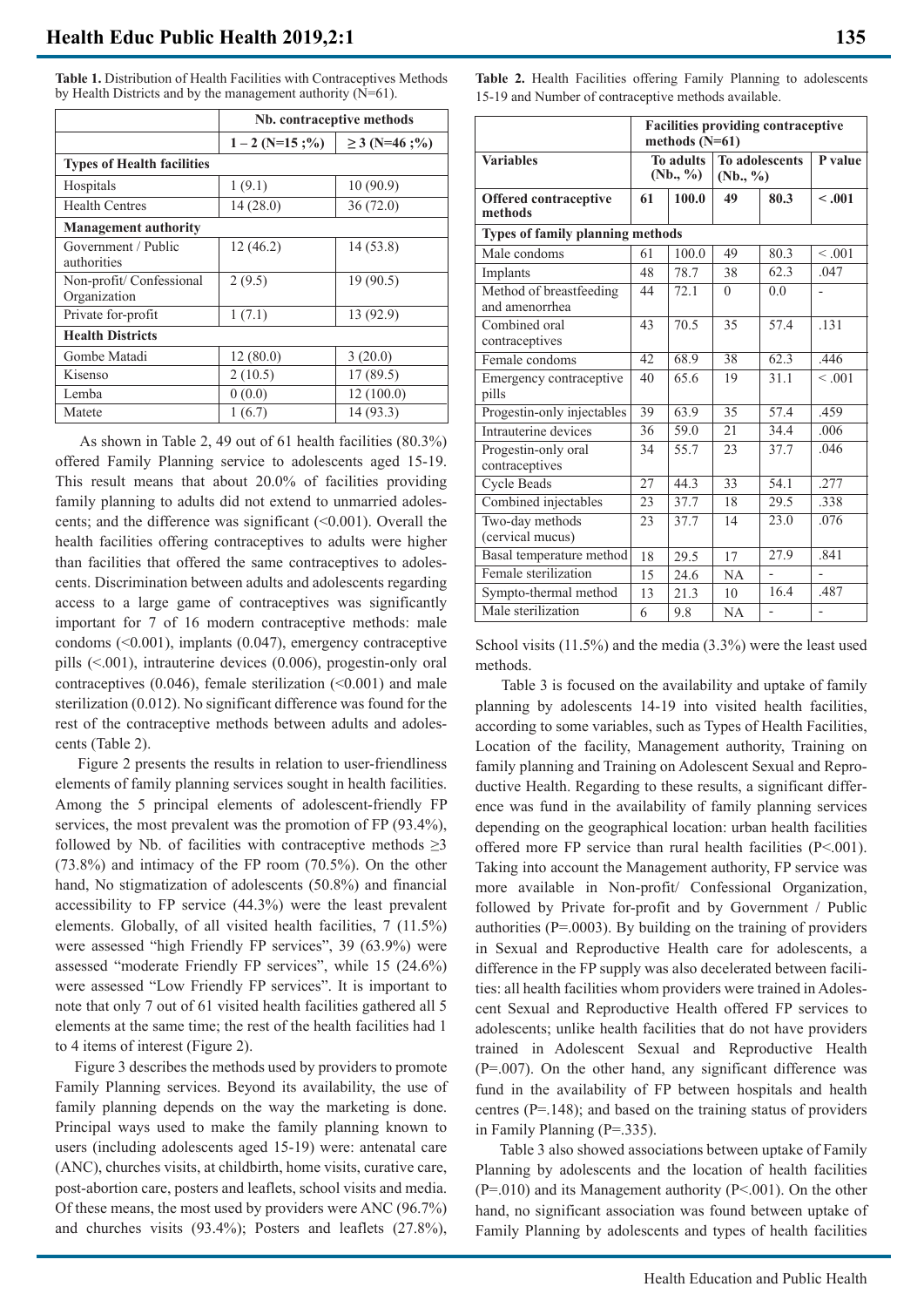(P=.089), training status of providers on family planning (P=.478) and training on Adolescent Sexual and Reproductive Health (P=.189). Finally, the results in Table 3 globally indicate that each time the FP service was organized in the health facility, it was used by adolescents (Table 3).

 Table 4 presents the main results obtained by comparing "uptake of family planning by adolescents" according to the study independent variables. Of the five tested independent variables, these results show that uptake of family planning by adolescents was significantly associated with three variables: Audio and visual privacy of PF room (P<.001), Nonjudgmental service provision (P<.001) and availability of a wide range of contraceptives methods (P<.001). When the FP service was "Nonjudgmental", it was used 45 times more than when it was judgmental. In the same way, the facilities whose family planning services had a wide range of contraceptives methods

were 28 times likely to be used by adolescents. Similarly, when the FP room guaranteed audio and visual privacy, the FP service was used 16 times more than when privacy was not guaranteed. Factors such as "community support of the FP" (P=.074) and "Free or subsidized service" (P=.783) do not influence the uptake of FP by adolescents (Table 4).

 Regarding the financial resources requirement to access to FP service, an average of 43 health facilities CI95% [23 - 57] offered free FP services, including the counseling and the contraceptive methods. Of all contraceptive methods analyzed, male and female condoms were free in all health facilities. The rest of contraceptive methods were offered at prices ranging from USD 0.5 to USD 137.5 in facilities where FP service was lucrative. Among methods that were the most expensive, male sterilization cost USD 137.5 and female sterilization cost USD 71.6. All other methods cost US \$ 3.7 or less (Data not shown).



Figure 2. User-friendliness level of Family Planning services in Health Facilities from Kinshasa and Kongo Central provinces (N=61).



Figure 3. Methods used to promote the Family Planning in Health Facilities of Kinshasa and Kongo Central provinces, DRC(N=61).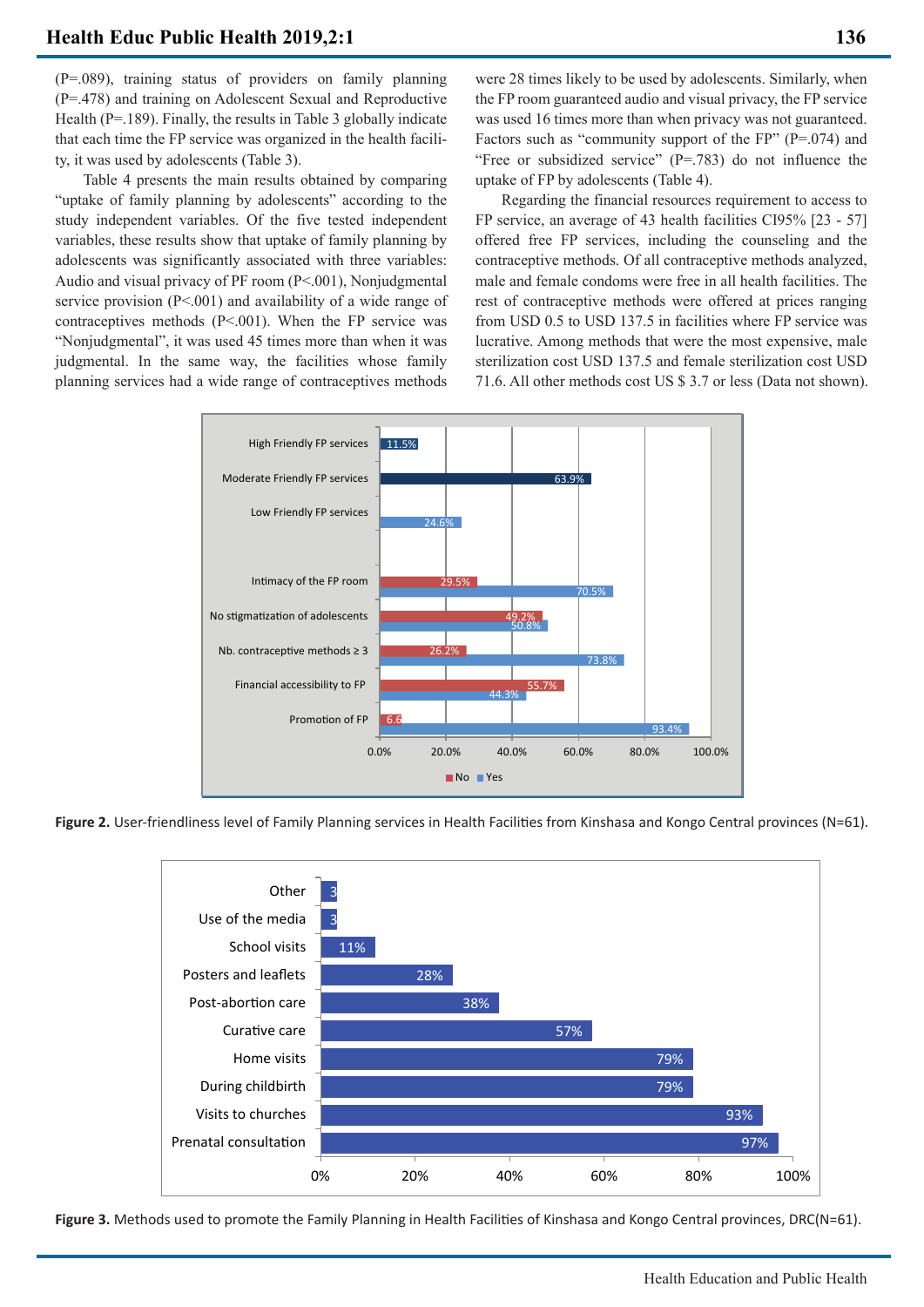|                                                          | <b>Availability of PF Services for Adolescents</b><br>$(N=61)$ |                               | <b>Uptake of FP Services by Adolescents</b><br>$(N=61)$ |                 |                 |              |             |         |           |                |
|----------------------------------------------------------|----------------------------------------------------------------|-------------------------------|---------------------------------------------------------|-----------------|-----------------|--------------|-------------|---------|-----------|----------------|
|                                                          | Yes $(Nb, %$                                                   | No (Nb, $\%$ )   P value   OR |                                                         |                 | CI, 95%         | Yes $(Nb, %$ | No $(Nb, %$ | P value | <b>OR</b> | CI, 95%        |
| <b>Types of Health Facilities</b>                        |                                                                | .148                          |                                                         |                 |                 |              | .089        |         |           |                |
| Hospitals                                                | 14(22.9)                                                       | 1(1.6)                        |                                                         |                 |                 | 13(21.3)     | 2(3.3)      |         |           |                |
| <b>Health Centres</b>                                    | 35(57.4)                                                       | 11(18.0)                      |                                                         |                 |                 | 29(47.5)     | 17(27.9)    |         |           |                |
| <b>Location of the facility</b>                          |                                                                |                               | < .001                                                  | 30.46           | $3.69 - 251.68$ |              |             | .010    | 4.29      | $1.39 - 13.24$ |
| Urban                                                    | 36(59.0)                                                       | 1(1.6)                        |                                                         |                 |                 | 30(49.2)     | 7(11.5)     |         |           |                |
| Rural                                                    | 13(21.3)                                                       | 11(18.0)                      |                                                         |                 |                 | 12(19.7)     | 12(19.7)    |         |           |                |
| Management authority of the facility                     |                                                                |                               | $-.001$                                                 |                 |                 |              |             | $-.001$ |           |                |
| Government / Public<br>authorities                       | 15(26.6)                                                       | 11(18.0)                      |                                                         |                 |                 | 12(19.7)     | 14 (22.9)   |         |           |                |
| Non-profit/ Confessional<br>Organization                 | 21(34.4)                                                       | 0(0.0)                        |                                                         |                 |                 | 20(32.8)     | 1(1.6)      |         |           |                |
| Private for-profit                                       | 13(31.3)                                                       | 1(1.6)                        |                                                         |                 |                 | 10(16.4)     | 4(6.6)      |         |           |                |
| <b>Training on family planning</b>                       |                                                                |                               | .335                                                    |                 |                 |              |             | .478    |           |                |
| Yes                                                      | 28(45.9)                                                       | 5(8.2)                        |                                                         |                 |                 | 24(39.3)     | 9(14.8)     |         |           |                |
| N <sub>o</sub>                                           | 21(34.4)                                                       | 7(11.5)                       |                                                         |                 |                 | 18(29.5)     | 10(16.4)    |         |           |                |
| Training on Adolescent Sexual and Reproductive<br>Health |                                                                | .007                          | 17.37                                                   | $1.04 - 289.93$ |                 |              | .189        |         |           |                |
| Yes                                                      | 20(32.8)                                                       | 0(0.0)                        |                                                         |                 |                 | 16(26.2)     | 4(6.6)      |         |           |                |
| N <sub>o</sub>                                           | 29(47.5)                                                       | 12(19.5)                      |                                                         |                 |                 | 26(42.6)     | 15(24.6)    |         |           |                |

**Table 3.** Availability and uptake of family planning by adolescents 14-19 into health facilities of Kinshasa and Kongo central, DRC.

**Table 4.** Family planning uptake by adolescents based on some health facilities characteristics.

| <b>Variables</b>                     | Uptake of FP by adolescents $(N=61)$ |               |           |                   |         |  |
|--------------------------------------|--------------------------------------|---------------|-----------|-------------------|---------|--|
|                                      | Yes $(Nb., %)$                       | No $(Nb., %)$ | <b>OR</b> | CI, 95%           | P value |  |
| Community support of the FP          |                                      |               | 0.72      | $[0.09 - 5.54]$   | .074    |  |
| <b>Yes</b>                           | 39 (68.4%)                           | 18 (31.6%)    |           |                   |         |  |
| N <sub>o</sub>                       | $3(75.0\%)$                          | $1(25.0\%)$   |           |                   |         |  |
| Audio and visual privacy of PF room  |                                      |               | 16.03     | $[4.30 - 59.77]$  | < 0.01  |  |
| <b>Yes</b>                           | $37(86.0\%)$                         | $6(14.0\%)$   |           |                   |         |  |
| N <sub>o</sub>                       | 5(27.8%)                             | 13 (72.2%)    |           |                   |         |  |
| Nonjudgmental service provision      |                                      |               | 45.00     | $[5.58 - 362.87]$ | < 0.01  |  |
| Yes                                  | 30 (98.8%)                           | $1(3.2\%)$    |           |                   |         |  |
| N <sub>0</sub>                       | $12(40.0\%)$                         | $18(60.0\%)$  |           |                   |         |  |
| Wide range of contraceptives methods |                                      |               | 28.17     | $[6.39 - 124.13]$ | < 0.01  |  |
| Yes                                  | 39 (86.7%)                           | $6(13.3\%)$   |           |                   |         |  |
| N <sub>o</sub>                       | $3(18.8\%)$                          | 13 (81.3%)    |           |                   |         |  |
| FP service free or subsidized        |                                      |               | 0.61      | $[0.21 - 1.79]$   | .783    |  |
| Yes                                  | $17(63.0\%)$                         | $10(37.0\%)$  |           |                   |         |  |
| N <sub>o</sub>                       | 25 (73.5%)                           | $9(26.5\%)$   |           |                   |         |  |

 Table 5 summarizes the results obtained from the logistic regression whose model took into account the "uptake of Family Planning by Adolescents" as the dependent variable and the study independent variables. In contrast to the results provided in Table 4 where three factors were individually associated with the uptake of FP by adolescents, Table 5 indicates that only two independent variables had a significant association with the dependent variable. Uptake of family planning by adolescents was significantly influenced by the availability of a "wide range of the contraceptive methods"

**Table 5.** Uptake of Family Planning by Adolescents adjusted by some characteristics of Family Planning services, DRC (N=61).

| <b>Variables</b>                                    | B        | Std. Error | Sig. | <b>OR</b> | 95% CI                  |
|-----------------------------------------------------|----------|------------|------|-----------|-------------------------|
| [Wide range<br>of contraceptives<br>methods $= 1$ ] | $-3,498$ | 1.144      | .002 | .030      | $[0.003 -$<br>$0.285$ ] |
| [Nonjudgmental]<br>service provision $= 1$ ]        | $-3,956$ | 1.341      | .003 | .019      | $[0.001 -$<br>$0.265$ ] |
| Constant                                            | 4,632    | 1.347      | .001 | 102.753   |                         |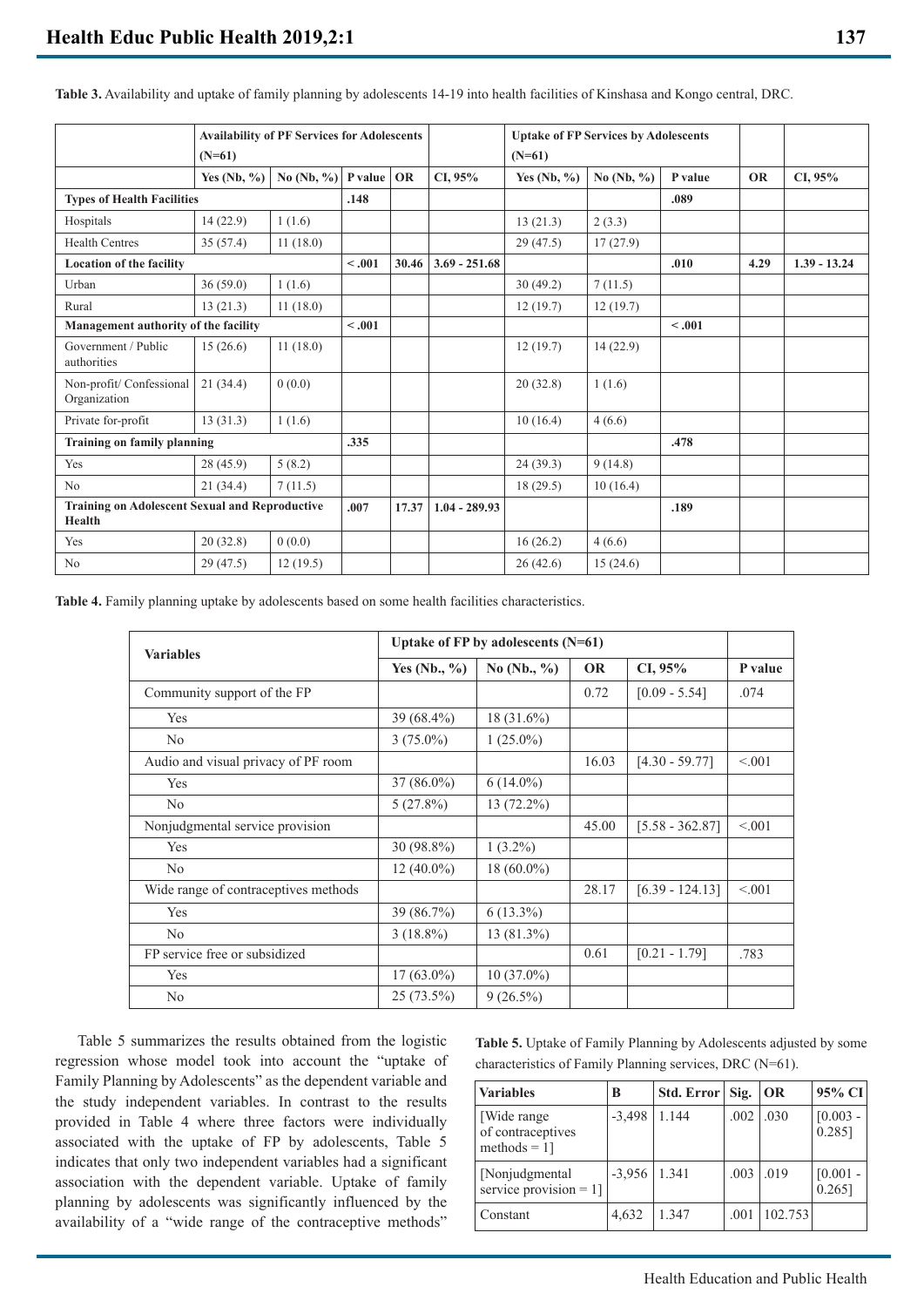(p=.002) and the "Nonjudgmental service provision"  $(p=.003)$ . The presence of stigma within the health facility had a negative effect on the uptake of family planning by adolescents (OR=.019; CI95% [0.001 - 0.265]). Similarly, these results also showed that when the contraceptive methods were lacking in the health facilities, the uptake of family planning by adolescents decreased (OR=.030; CI95% [0,003 - 0,285]) Table 5.

## **Discussion**

 The main results from this study showed that 8 out of 10 existing family planning services were offered to adolescents aged 15-19. While most of the FP services for adolescents were integrated into existing FP services; only one in ten was assessed high Friendly for adolescents. Uptake of family planning by adolescents was significantly associated to the availability of a wide range of the contraceptive methods in the health facility and the Nonjudgmental service provision. This study also highlighted stigmatization and discrimination that exist between adults and adolescents to access to a wide range of most popular contraceptives.

# **The provision of family planning remains insignificant for both adults and adolescents in the DRC**

 In the DRC, recent studies indicate that less than half (40.0%) of health facilities organized the family planning services. This situation makes the family planning inaccessible to a large part of the population [21]. Despite the fact that the health districts visited in this study have several health facilities that offer family planning, it has been reported a persistent low coverage in family planning services at the Health District level across the country. In reference to the health policy documents, to be considered as offering family planning, a health district should provide this intervention within at least 5 health facilities; and each facility is called to offer at least three different contraceptive methods, including at least one long-acting [19]. Availability of family planning services in both private and public sector remains low in the DRC, despite the fact that some progress has been observed from 2014 to 2017 [17, 21]. The increasing in the number of facilities offering family planning seems to be accompanied of the increase in the number of contraceptive methods and the uptake of modern contraceptive methods, only in big and privileged cities. In the province of Kinshasa for example, the modern contraceptive prevalence rate (mCPR) among married women jumped from 18.5% to 26.7% [21]. However, we showed through this study a lacking of contraceptive methods within health facilities, particularly in the rural health district of Gombe Matadi. These results are consistent with findings from other studies, which also highlighted the problems of equity in the distribution of quality family planning services from rural and urban regions [17]. A little emphasis is placed on the balanced distribution of FP services between rural and urban areas; urban settings are often favored, whereas, in low income countries, the majority of the population lives in rural areas.

 The low availability of family planning services is more accented in adolescents as shown through this study: one in five health facilities with FP do not provide this service to adolescents. In addition, in facilities that are willing to provide the FP to adolescents, a wide range of most preferred contraceptives, such as male condoms, implants, emergency contraceptive pills and intrauterine devices are not allowed to youths, mostly due to the providers' misconceptions. This result is consistent with the finding from a recent study yielded in Angola, which also showed a limited access to a wide range of contraceptive methods, particularly injectables and long-acting reversible contraceptives (LARCs) in both public and private facilities [8]. These facts, associated to the low contraceptive knowledge among women aged 15-49 may contribute to the persistent low modern contraceptive prevalence in some low income countries from Africa.

 According to the results from a recent study conducted in the DRC, some formidable challenges remain to implement the PF, of which can be cited: uncertain political situation, cultural norms favoring high fertility, a thin patchwork of service delivery institutions, logistical issues in a vast country with weak infrastructure, and low capacity of the population to pay for contraceptive services [21]. While studies focused on the availability and the distribution of FP services are increasing, little is known on the proportion of family planning services that are user-friendly for adolescents in the DRC. Advocating for policy and guideline revisions; improvement of the quality and accessibility of an expanded method choice and action on social norms and comprehensive reproductive health information are suggested as vital to achieving full access and full choice for all sexually active young people [22].

# **The existing family planning services are not accommodate to adolescents' needs**

 Evidence indicates that adolescents attend health services that are tailored to their needs [2]. The analysis of the organization of the reproductive health service in an African country highlighted the lack of adolescent-friendly services mainly due to the lack of youth-friendly training among the staff and lack of a dedicated space for young people [11]. A study showed that health service providers lacked competency to provide counseling and interpersonal communication to young people seeking the family planning service [23]. This situation is reflected, among other things, by the fact that health facilities do not appear to uphold the right of adolescents to access to family planning services independently. Cases of breach of confidentiality have been reported [11]. These barriers add to others bottlenecks mentioned in this study contribute to maintain the low use of family planning by adolescents. Sustainable scale-up of adolescent-friendly contraceptive services needs to pursue simultaneously their expansion and institutionalization. Advocacy complemented by intensive capacity building can contribute to the adoption of adolescent-friendly contraceptive services through the national health policy documents, which encourage adapting existing services to adolescent's needs [13].

 We showed through this study that only one out of 10 visited facilities were assessed "high Friendly" family planning for adolescents, by meeting all applied criteria (wide range of contraceptives methods, audio and visual privacy, community support, free or subsidized service and nonjudgmental service provision). In a large number of health facilities in the DRC remain some barriers that prevent adolescents from using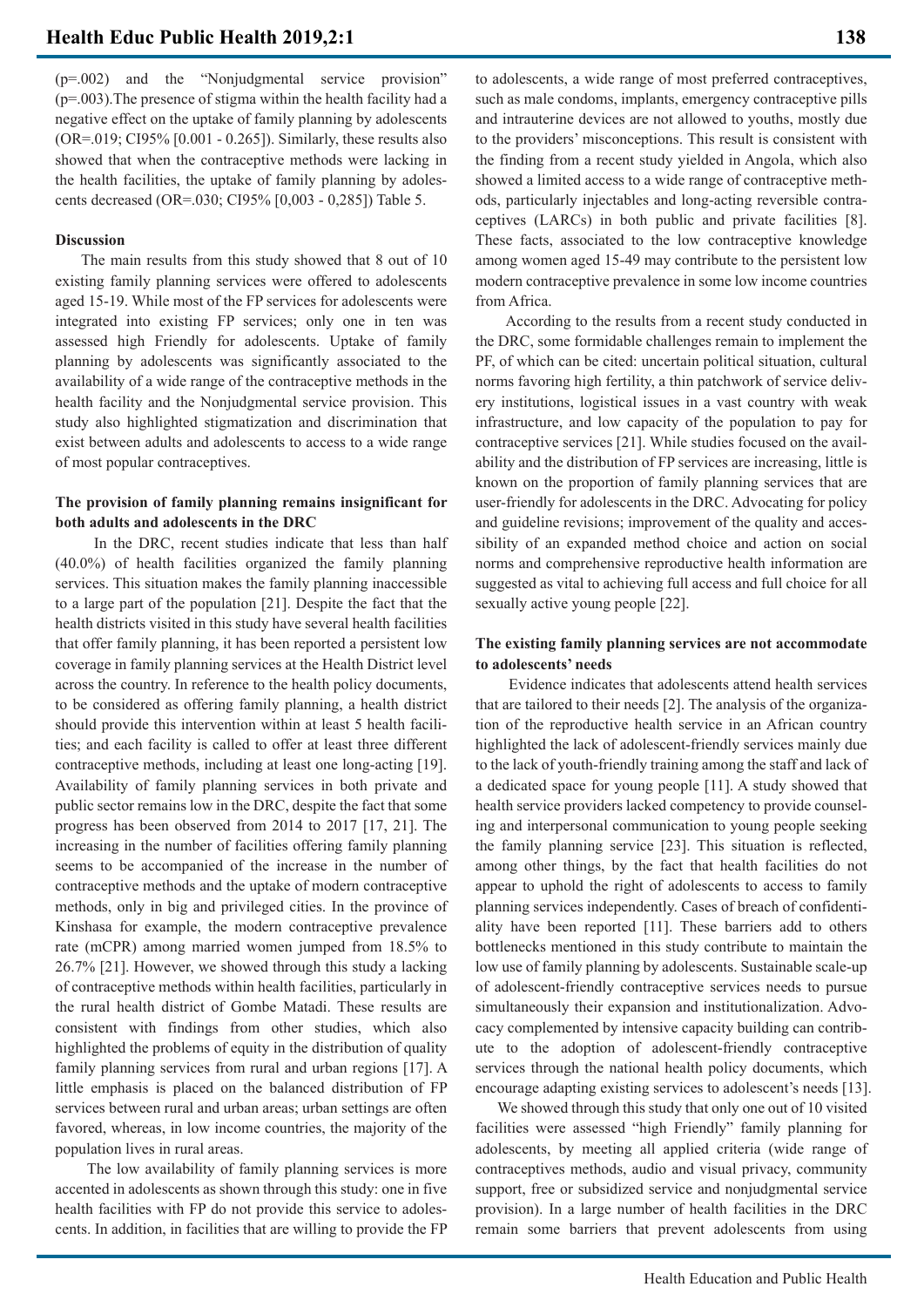services. Such result can largely explain why FP services are less frequented by unmarried adolescents whose modern contraceptive prevalence rate stays low [16, 24]. The low proportion of high friendly family planning services mentioned through this study is mainly due to low affordability of services, stigmatization and low privacy of the care setting.

 It is recognized that the financial barrier to accessing health services is a major bottleneck in adolescent's FP uptake in both high and low-income countries [25]. Based on our results, the majority of contraceptives methods were charged less than \$ 4; however, this amount was estimated high for teens. The financial dependence of adolescents on their guardians (parents and others) could hamper their autonomy and the decision to use the family planning service when needed. In the DRC, contraceptives are subsidized, mainly by international NGO and to a lesser extent by the public authorities. But this beneficial action could have an influence by improving the FP uptake by youths if effective mechanisms to monitor and control providers were effective. It is possible that some currently marketed contraceptives are actually totally subsidized.

 Audio and visual privacy are among the elements that reflect the quality of care; and both adolescents and adults value privacy of health care [23]. However, if to guarantee the confidentiality, providers offered Sexual and Reproductive Health services to adolescents following several approaches (such as the clinics for young people and adolescents, adolescent's health care in a separate room,ect ..); it is currently recommended to incorporate the elements of comfort into existing health services. Recent studies actually showed that many strategies used other times to improve adolescents' access to family planning services, and mainly focused on audio and visual privacy have been ineffective [26]. These include the youth centres where, even some recreational activities are often organized. The youth's centres are reported by adolescents themselves to not lead to increased uptake of Sexual and Reproductive health care [27]. Beyond all these barriers, adolescents attach a great deal of importance into the availability of a wide range of contraceptive methods and the absence of stigmatization in health facilities, thus disregarding the low audio and visual privacy of counseling rooms, common in rural environment.

 Socio-cultural norms and taboos regarding adolescent sexual behavior are among the most significant factors preventing adolescents from accessing services. They contribute to adolescents' own fear and shame, judgmental attitudes of service providers, and disapproval from parents and community gate-keepers [23]. According to our findings, half of health care providers stigmatize adolescents when they visit health facilities seeking family planning care. However, these results contrast with the high number of training on FP those health workers receive and in which they are supposed to be trained on the specific approach to provide FP to adolescents. Stigma is a real barrier to the uptake of FP. In the context of the DRC, stigma is partly explained by the persistence of social norms that are unfavorable to family planning in general, to that of adolescents in particular and also highlighted in others studies [21, 23]. The need to address socio-cultural norms and community knowledge and attitudes has been also highlighted [23].

# **More is not done to improve access to and uptake of family planning by adolescents**

 In order to improve access to and use of family planning, in the DRC, the Ministry of Health has put in place promising initiatives, such as the social marketing of subsidized contraceptives at both traditional and non-traditional channels; and strengthening of services in military health facilities. Family planning also is being institutionalized in nursing schools where students started distributing contraceptives as community-based distributors. If these initiatives resulted in a significant progress in the modern contraceptive prevalence rate at the national level [21], they appear to be ineffective in adolescents since they do not result in a remarkable improvement of their contraceptive prevalence rate. To produce results in adolescents, managers of programs should ensure that only effective actions upon the level of knowledge of adults and adolescents are well-implemented; this could stimulate adolescents to ask for the FP services. A study reported the conservative attitude of health service providers with regards to providing contraception to young people. They reported being torn between personal feelings, cultural and religious values and beliefs and their wish to respect young people's rights to accessing and obtaining contraceptives [23].

 The promotion of the family planning is important to increase its uptake by women aged 15-49. One of the findings from this study indicated that the providers are promoting Family Planning, mostly at the ANC, using the churches and home visits, and during child birth. However, most of these strategies target the use of family planning services by adults. These methods may be ineffective when it comes to improving adolescent FP use. In this case, methods targeting adolescents, such as outreach through schools and youth clubs may be needed. However, we found in this study that adolescent's awareness through schools and the media were the least used methods by health workers. The challenge in this context is to use health care providers for outreach activities outside the health facility. Health facilities that do not have providers trained in Adolescent Sexual and Reproductive Health were likely to less offer FP to adolescents. It is possible to profoundly improve adolescent sexual health with comparatively small costs, if adolescent sexuality is not condemned but instead sexuality education and sexual health services are provided. Each year new groups of young people mature, requiring new efforts [3].

 Problems of knowledge of contraceptive methods by women of childbearing age, particularly adolescents, are better known to have negative effects on attendance at family planning services [23]. Although this study did not focus on knowledge, attitudes and practices of adolescents in family planning, the results obtained by crossing adolescents' uptake of FP and the availability of FP show that every time the friendly FP service was organized, it was attended by teenagers. It stay possible that yet a substantial proportion of women aged 15-19 are not using their preferred method among the methods they know of, such as demonstrated by Nieto-Andrade et all [6].

### **Strengths and limits of the study**

This study has the merit of being interested in the elements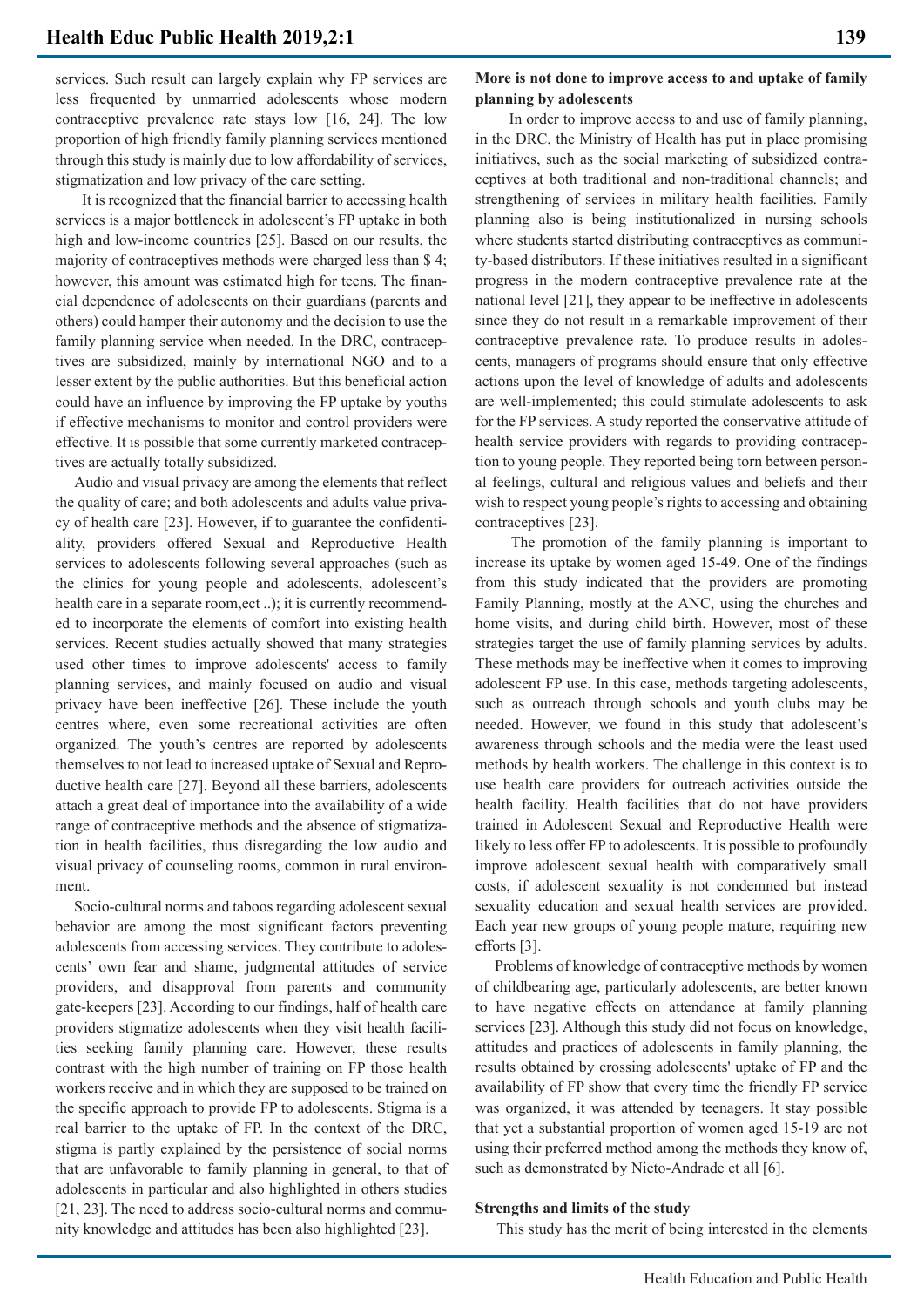of comfort and quality, which can influence the use of health services in general and those of family planning in particular. The criteria used in this study to judge the user-friendliness of services can also be applied to adolescents aged 15 to 19, as well as to adult wishing to attend FP services.

 However, this study has some limitations: it only dealt with the supply side, without questioning the demand side by interviewing adolescents and family heads to gather information on their level of knowledge, attitudes, practices, perceptions and preferences on family planning.

# **Conclusions**

 Family planning remains an important intervention for adolescent health. Apart from the fact that the family planning service is less organized in health facilities, some available services are not accessible to adolescents. The majority of FP services are unfriendly and do not meet the needs expressed by adolescents. Beyond the actions to be carried out on the knowledge of contraceptive methods, their acceptability and use among adolescents, advocacy should be organized with health officials to make family planning services available and accessible.

### **Prospect**

 One of the main barriers to accessing and uptake existing Family Planning services is the "limited knowledge of and limited incentives for adolescents. Referring to the conceptual framework, there is a need for another study aiming to measure adolescents' knowledge of Sexual and Reproductive Health and Family Planning in the context of the DRC.

#### **List of Abbreviations**

 FP: family planning, DRC: The Democratic Republic of the Congo, SRH: sexual and reproductive health, LARCs: long-acting reversible contraceptives, DHIS2: district health information system; HIPs: high-impact practices in family planning; ANC: antenatal care, PNC: postnatal care; IUD: intra-uterine device; "mCPR: modern contraceptive prevalence rate; NGO: nongovernmental organization; RIPSEC: renforcement institutionnel pour les politiques de santé basées sur les evidences en République Démocratique du Congo".

### **Acknowledgements**

 Authors would want to thank the manager of the project "Renforcement Institutionnel pour les Politiques de Santé basées sur les Evidences en République Démocratique du Congo (RIPSEC)" for the financial support we received for this research. We also say thank you to the data collectors and anyone else who contributed to improving this work.

### **Conflicts of Interest**

"The authors declare no conflict of interest."

#### **References**

- Warriner IK and Shah IH, eds., Preventing Unsafe Abortion and its 1. Consequences: Priorities for Research and Action, New York: Guttmacher Institute, 2006.
- 2. Denno DM, Hoopes AJ, Chandra-Mouli V. Effective strategies to provide adolescent sexual and reproductive health services and to increase demand

and community support. J Adol Health. 2015;56(Suppl 1):S22-S41.

- 3. Apter Dan. Adolescent contraception in." Sultan C (ed): Pediatric and Adolescent Gynecology. Evidence-Based Clinical Practice. 2nd, revised and extended edition. Endocr Dev. Basel, Karger. 2012; 22:287–301.
- Alkema L, Kantorova V, Menozzi C, et al. National, regional, and global 4. rates and trends in contraceptive prevalence and unmet need for family planning between 1990 and 2015: a systematic and comprehensive analysis. Lancet. 2013; 381: 1642-52. \
- Justine N Bukenya, Edgar Mulogo, Simon Peter S Kibira, Christine Muhumuza, and Lynn M Atuyambe).Health facilities' readiness to provide friendly reproductive health services to young people aged 10-24 years in Wakiso district, Uganda. Glob J Reprod Med. 2017 September; 2(3): doi:10.19080/GJORM.2017.02.555588. 5.
- 6. Michalow J, Chola L, McGee S, et al. Triple return on investment: the cost and impact of 13 interventions that could prevent stillbirths and save the lives of mothers and babies in South Africa. BMC Pregnancy Child birth. 2015; 15:39.
- Nieto-Andrade B, Fidel E, Simmons R, et al. Women's Limited Choice 7. and Availability of Modern Contraception at Retail Outlets and Public-Sector Facilities in Luanda, Angola. 2012–2015. Glob Health Sci Pract. 2017.
- Georges G, Shani T, Hamadou C, et al. Rapid Uptake of the Subcutaneous 8. Injectable in Burkina Faso: Evidence From PMA2020 Cross-Sectional Surveys. Global Health: Sci Pract. 2018.
- 9. Mouli VC, McCarraher DR, Phillips SJ, et al. Contraception for adolescents in low and middle income countries: needs, barriers, and access. Reproductive Health. 2014;11:1.
- 10. High-Impact Practices in Family Planning (HIPs). Adolescent-friendly contraceptive services: mainstreaming adolescent-friendly elements into existing contraceptive services. Washington (DC): USAID; 2015.
- 11. Geary RS, Gómez-Olivé FX, Kahn K, et al. Barriers to and facilitators of the provision of a youth-friendly health services programme in rural South Africa. BMC Health Services Res. 2014; 14:259.
- 12. Denno DM, Hoopes AJ, Mouli VC. Effective Strategies to Provide Adolescent Sexual and Reproductive Health Services and to Increase Demand and Community Support. J Adolesc Health. 2015; S22eS41.
- 13. Hainsworth G, Engel DMC, Simon C, et al. Scale-up of Adolescent Contraceptive Services: Lessons From a 5-Country Comparative Analysis. J Acquir Immune Defic Syndr. 2014; 66.
- Anne-Emmanuelle A, Bennett K, Patton GC, et al. Assessment of 14. Youth-Friendly Health Care: A Systematic Review of Indicators Drawn From Young People's Perspectives. Journal of Adolescent Health. 2013; 52: 670 -681.
- 15. Geary RS, Webb EL, Clarke L, et al. Evaluating youth-friendly health services: young people's perspectives from a simulated client study in urban South Africa. Glob Health Action. 2015; 8: 10.3402/gha.v8.26080.
- Ministère du Plan et Suivi de la Mise en Oeuvre de la Révolution de la 16. Modernité (MPSMRM); Ministère de la Santé Publique (MSP); ICF International. Enquête démographique et de santé en République Démocratique du Congo 2013-2014. Rockville (MD): ICF International; 2014. Co-published by MPSMRM and MSP.
- 17. Mpunga D, Lumbayi JP, Dikamba N, et al. 2017. "Availability and quality of family planning service in the Democratic Republic of the Congo: High Potential for Improvement". Global Health: Science and Practice.
- 18. République Démocratique du Congo (RDC). Stratégie de Renforcement du Système de Santé. Ministère de la Santé Publique.2006.
- 19. République Démocratique du Congo (RDC). Planification familiale: plan stratégique national à vision multisectorielle 2014–2020. Kinshasa: RDC; 2014.
- 20. République Démocratique du Congo (RDC). Normes d'organisation des Zones de santé. Ministère de la Santé, 2006.
- 21. Kwete D, Binanga A, Mukaba T, et al. Family Planning in the Democratic Republic of the Congo: Encouraging Momentum, Formidable Challenges.

**140**